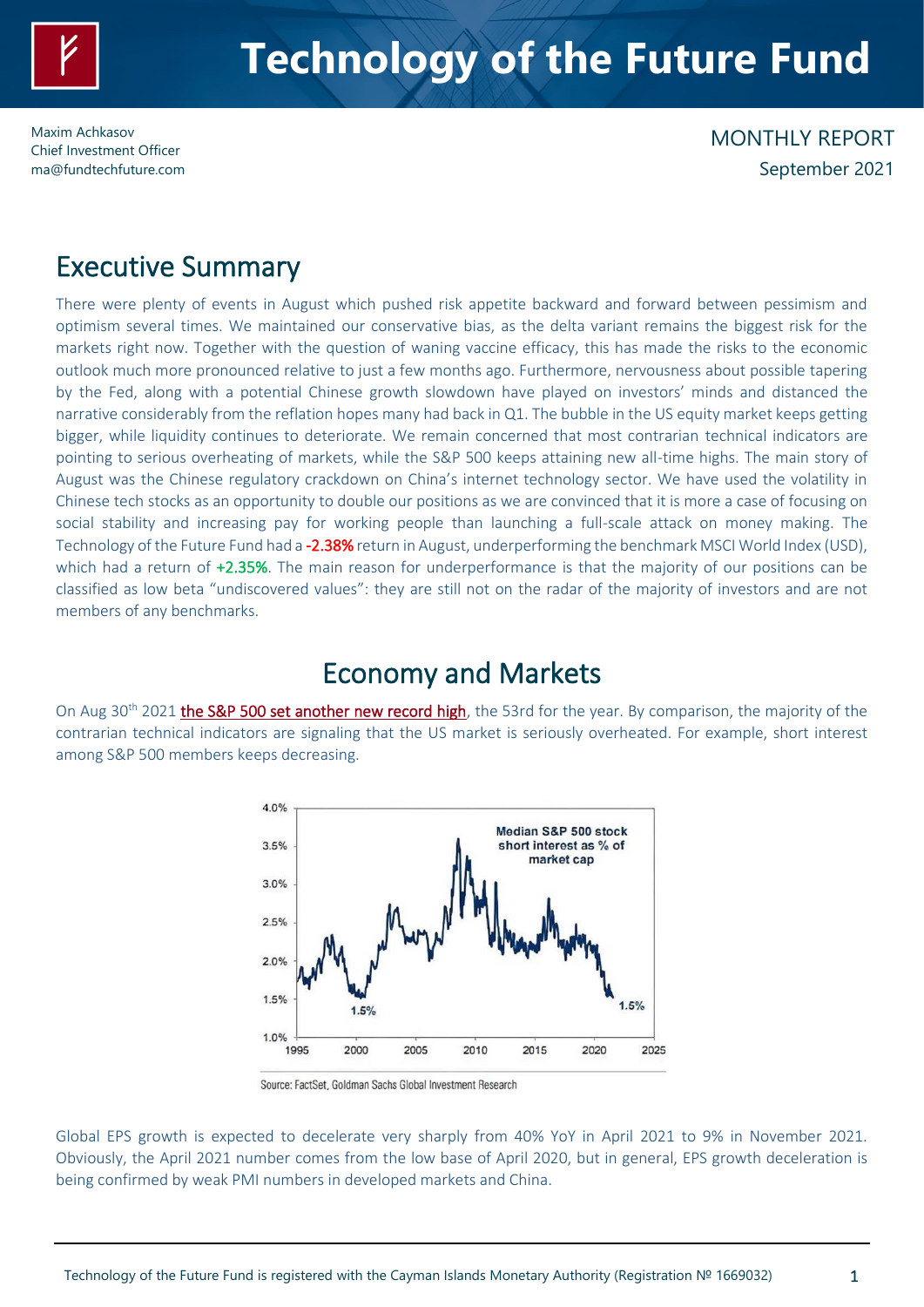

In the meantime, central banks have started to raise interest rates slowly. The trend in interest rates is thus no longer downward. The central banks of the Czech Republic (the first EU central bank) and South Korea (the first major Asian central bank) raised interest rates in August 2021. Russia, Turkey, Brazil, and Chile also have raised interest rates in summer 2021.

| <b>Global Central Bank Policy Rates</b> |                    |                                        |         |                                        |                  |                   |  |  |  |  |
|-----------------------------------------|--------------------|----------------------------------------|---------|----------------------------------------|------------------|-------------------|--|--|--|--|
| Country                                 | Rate               | Central<br><b>Bank Rate</b><br>(Today) | CPI YoY | Real<br>Central<br><b>Bank</b><br>Rate | <b>Last Move</b> | Last Move<br>Date |  |  |  |  |
| Switzerland                             | <b>Target Rate</b> | $-0.75%$                               | 0.7%    | $-1.5%$                                | Cut              | $Jan-15$          |  |  |  |  |
| Denmark                                 | Deposit Rate       | $-0.60%$                               | 1.6%    | $-2.2%$                                | Hike             | Mar-20            |  |  |  |  |
| Eurozone                                | Deposit Rate       | $-0.50%$                               | 2.2%    | $-2.7%$                                | Cut              | Sep-19            |  |  |  |  |
| Japan                                   | Policy Rate Bal    | $-0.10%$                               | $-0.3%$ | 0.2%                                   | Čut              | $Jan-16$          |  |  |  |  |
| Norway                                  | Deposit Rate       | 0.00%                                  | 3.0%    | $-3.0%$                                | Cut              | $May-20$          |  |  |  |  |
| Sweden                                  | Repo Rate          | $0.00\%$                               | 1.4%    | $-1.4%$                                | <b>Hike</b>      | Dec-19            |  |  |  |  |
| Poland                                  | Repo Rate          | 0.10%                                  | 5.0%    | $-4.9%$                                | Cut              | $May-20$          |  |  |  |  |
| Australia                               | Cash Rate          | 0.10%                                  | 3.8%    | $-3.7%$                                | Čut              | <b>Nov-20</b>     |  |  |  |  |
| <b>UK</b>                               | <b>Bank Rate</b>   | 0.10%                                  | 2.0%    | $-1.9%$                                | Cut              | Mar-20            |  |  |  |  |
| US                                      | Fed Funds          | 0.13%                                  | 5.4%    | $-5.3%$                                | Cut              | Mar-20            |  |  |  |  |
| New Zealand                             | Cash Rate          | 0.25%                                  | 3.3%    | $-3.1%$                                | Cut              | Mar-20            |  |  |  |  |
| Canada                                  | Overnight          | 0.25%                                  | 3.7%    | $-3.5%$                                | Cut              | Mar-20            |  |  |  |  |
| Peru                                    | Policy Rate        | 0.50%                                  | 3.8%    | $-3.3%$                                | Hike             | Aug-21            |  |  |  |  |
| Thailand                                | Policy Rate        | 0.50%                                  | 0.5%    | 0.1%                                   | Cut              | $May-20$          |  |  |  |  |
| South Korea                             | Repo Rate          | 0.75%                                  | 2.6%    | $-1.9%$                                | Hike             | Aug-21            |  |  |  |  |
| Chile                                   | <b>Base Rate</b>   | 0.75%                                  | 4.5%    | $-3.8%$                                | <b>Hike</b>      | $Jul-21$          |  |  |  |  |
| Czech Republic                          | Repo Rate          | 0.75%                                  | 3.4%    | $-2.7%$                                | Hike             | Aug-21            |  |  |  |  |
| Hong Kong                               | <b>Base Rate</b>   | 0.86%                                  | 3.7%    | $-2.8%$                                | Cut              | Mar-20            |  |  |  |  |
| Saudi Arabia                            | Reverse Repo       | 1.00%                                  | 0.4%    | 0.6%                                   | Cut              | Mar-20            |  |  |  |  |
| Taiwan                                  | Discount Rate      | 1.13%                                  | 2.0%    | $-0.8%$                                | Cut              | Mar-20            |  |  |  |  |
| Colombia                                | Repo Rate          | 1.75%                                  | 4.0%    | $-2.2%$                                | Cut              | Sep-20            |  |  |  |  |
| Malaysia                                | Policy Rate        | 1.75%                                  | 2.2%    | $-0.5%$                                | Cut              | <b>Jul-20</b>     |  |  |  |  |
| Philippines                             | Key Policy Rate    | 2.00%                                  | 4.0%    | $-2.0%$                                | Cut              | Nov-20            |  |  |  |  |
| South Africa                            | Repo Rate          | 3.50%                                  | 4.6%    | $-1.1%$                                | Čut              | $Jul-20$          |  |  |  |  |
| Indonesia                               | Repo Rate          | 3.50%                                  | 1.5%    | 2.0%                                   | Cut              | $Feb-21$          |  |  |  |  |
| China                                   | Loan Prime Rate    | 3.85%                                  | 1.0%    | 2.9%                                   | Cut              | Apr-20            |  |  |  |  |
| India                                   | Repo Rate          | 4.00%                                  | 5.6%    | $-1.6%$                                | Cut              | May-20            |  |  |  |  |
| Mexico                                  | Overnight Rate     | 4.50%                                  | 5.8%    | $-1.3%$                                | Hike             | Aug-21            |  |  |  |  |
| Brazil                                  | <b>Target Rate</b> | 5.25%                                  | 9.0%    | $-3.7%$                                | Hike             | Aug-21            |  |  |  |  |
| Russia                                  | Key Policy Rate    | 6.50%                                  | 6.5%    | 0.0%                                   | <b>Hike</b>      | $Jul-21$          |  |  |  |  |
| Turkey                                  | Repo Rate          | 19.00%                                 | 19.0%   | 0.1%                                   | Hike             | Mar-21            |  |  |  |  |
| $\left($                                |                    |                                        |         | @CharlieBilello<br>COMPOUND            |                  |                   |  |  |  |  |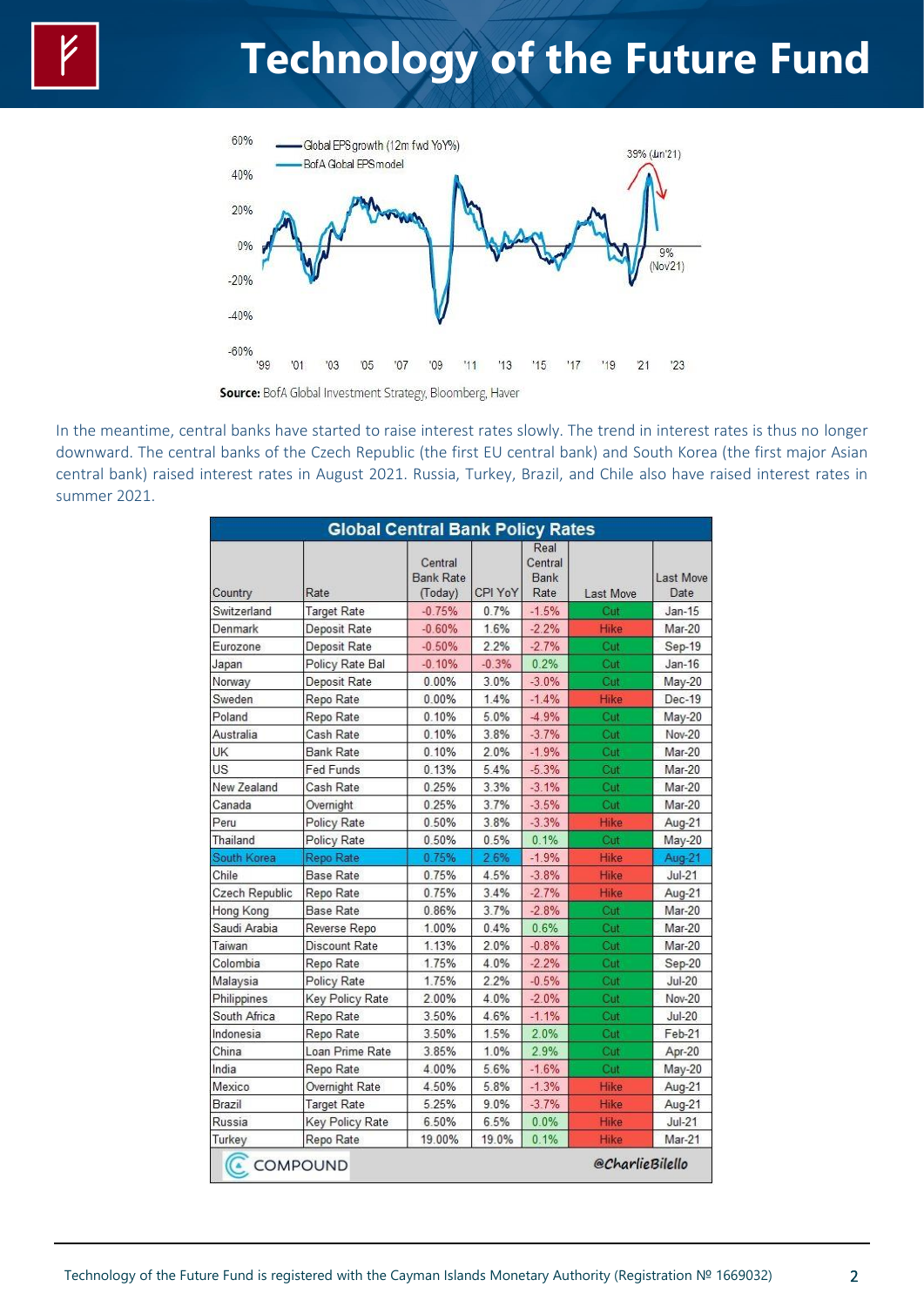The recent FOMC minutes suggested that 'tapering', i.e., a reduction in the size of the Fed's balance sheet, which now stands at USD 8tn, could start before the end of the year. In the past, the equity market has not received taper talk well. This was the case in December 2018, when taper talk resulted in a 16% plunge in the S&P 500 index over the course of a month. The Fed, which was planning to raise the fed funds rate in three lots of 25bp during 2019 and commence a reduction in its balance sheet at some point that year, immediately made a U-turn.

So, for us global equity markets today look like an avalanche that is at its breaking point.

I would like to bring to the attention of my readers a few quotes from a very important book by Mark Buchanan called "*[Ubiquity: Why Catastrophes Happen](http://www.amazon.com/exec/obidos/ASIN/0609809989/frontlinethou-20)".*

Imagine, Buchanan says, dropping one grain of sand after another onto a table. A pile soon develops. Eventually, just one grain starts an avalanche. Most of the time, it's a small one. But sometimes, it builds up, and it seems like one whole side of the pile slides down to the bottom.

*"After the pile evolves into a critical state, many grains rest just on the verge of tumbling, and these grains link up into "fingers of instability" of all possible lengths. While many are short, others slice through the pile from one end to the other. So, the chain reaction triggered by a single grain might lead to an avalanche of any size whatsoever, depending on whether that grain fell on a short, intermediate, or long finger of instability."*

Please read this next excerpt with today's markets in mind:

*"In this simplified setting of the sandpile, the power law also points to something else: the surprising conclusion that even the greatest of events have no special or exceptional causes. After all, every avalanche large or small starts out the same way, when a single grain falls and makes the pile just slightly too steep at one point.*

*What makes one avalanche much larger than another has nothing to do with its original cause, and nothing to do with some special situation in the pile just before it starts. Rather, it has to do with the perpetually unstable organization of the critical state, which makes it always possible for the next grain to trigger an avalanche of any size.*"

## Investment Strategy and Portfolio Changes

We continue to focus on companies, where long-term earnings growth is based on innovative breakthrough technologies, i.e., disruptive innovators. We aim to control volatility in 2H 2021 and in coming years by focusing on the portfolio of low beta "undiscovered values" or "out of favor" discounted assets in core strategic technology sectors. We are convinced that this strategy will help our clients to achieve their financial goals in today's challenging environment and in the current business cycle, characterized by structurally rising inflation, deteriorating liquidity, and diminishing investment returns across all asset classes.

In August the biggest event for us was the regulatory crackdown on China's internet technology sector. We think Chinese data-driven e-commerce and internet technology stocks present a unique investment opportunity similar to the EM sell-off in 4Q 2008, in 2014 and in the Covid-related situation in March 2020. In our view the recent sell-off was clearly emotional. Some of our key investment ideas in Chinese tech stocks were down 40-50% since the beginning of the year. We think we saw the "capitulation" in the last week of July and  $1<sup>st</sup>$  week of August. Our core assumption is that the government is simply trying to put order in the e-commerce space and establish the rules of the game, which will be positive in the long run. Beijing has also signaled a broad shift in recent weeks towards ["common prosperity"](https://www.ft.com/content/4cf59a34-cd03-48a1-b5d0-0c71922ef9b3), with a focus on improving rights of workers and consumers. The government made it very clear that social stability is more important than growth and the authorities want to reduce social inequality. However, companies like Alibaba, Tencent, and Baidu are also important to efforts to strengthen China's technological capacity in advanced technology fields. A Google translation of Xi's notes showed the Chinese leader called for "encouraging hard work and innovation to get rich" and "creating opportunities for more people to become rich". So, we are convinced that the Chinese leadership understands it needs innovation and entrepreneurship to upgrade the economy, and this requires the appropriate incentives. Therefore, our main conclusion is that it will take months for details of new regulation to emerge, but the interests of all parties will have to be balanced.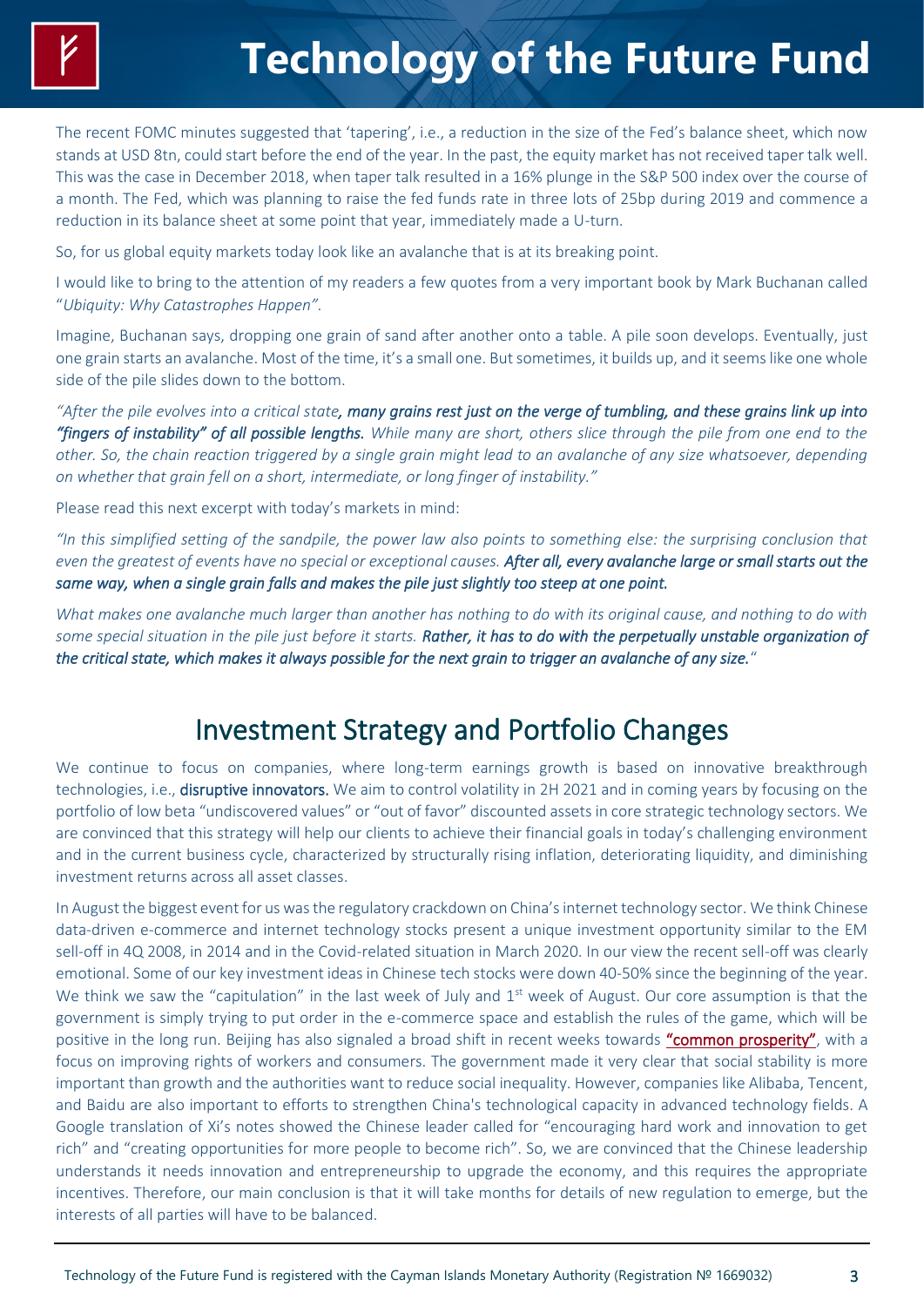

### Portfolio Changes

In August we sold our position in Snowflake (cloud data/cloud analytics), which was the most expensive company in our portfolio, trading at a 2021 price/sales multiple of 130. Despite the fact that the company is a disruptor and one of our top investment ideas, continued selling by key insiders comprising the CEO, CRO, and Head of Product Development was the trigger for our sale. We have also sold our largest holding, Translate Bio. Please see the performance contributors section for details.

The Technology of the Future Fund had a -2.38% return in August, underperforming the benchmark MSCI World Index (USD), which had a return of +2.35%. In 2021, YTD, the fund delivered a -1.18% return, underperforming all major indexes and the benchmark MSCI World Index (USD), which had a return of +16.78%. There are two main reasons for underperformance: 1) The basket of Chinese tech stocks (30% weight in the fund), which we bought at the end of July and early August, after these stocks were down 40-50%, increasing our position as they kept falling; 2) The majority of our positions can be classified as low beta "undiscovered values", meaning that they are still not on the radar of the majority of investors and are not members of any benchmarks.

#### **Monthly performance %**

#### *As of 31.08.2021*

| Year | Jan      | <b>Feb</b> | Mar <sup>1</sup> | <b>Apr.</b> | <b>May</b> | Jun       | Jul       | Aug      | <b>Sep</b> | Oct       | Nov <sup>1</sup>         | <b>Dec</b> | YTD       |
|------|----------|------------|------------------|-------------|------------|-----------|-----------|----------|------------|-----------|--------------------------|------------|-----------|
| 2020 | $-0.11%$ | +0.79%     | $-7.86\%$        | $+6.45%$    | $+8.51%$   | $+6.03%$  | $-0.17\%$ | $+1.51%$ | $-0.22%$   | $-1.39\%$ | $+18.08\%$               | $+3.22%$   | $+38.07%$ |
| 2021 | $+2.05%$ | $+0.35%$   | -3.43%           | $+3.61%$    | $-0.57\%$  | $+3.70\%$ | -4.32%    | $-2.38%$ |            | -         | $\overline{\phantom{a}}$ | -          | $-1.18%$  |

**Performance since inception (Aug 2019): +38.7% vs MSCI World (USD): +43.6%**

### **Technology of the Future Fund performance vs. major equity indexes**

|                                               | August 2021 | <b>YTD 2021</b> |
|-----------------------------------------------|-------------|-----------------|
| Technology of the Future Fund (USD)           | $-2.38%$    | $-1.18%$        |
| <b>S&amp;P 500 (USD)</b>                      | $+2.90%$    | $+20.41%$       |
| NASDAQ 100 (USD)                              | $+4.16%$    | $+20.90%$       |
| <b>NASDAQ Biotech (USD)</b>                   | $+4.09%$    | $+12.37%$       |
| DJ Stoxx 600 (USD)                            | $+1.44%$    | $+14.08%$       |
| <b>MSCI EM (USD)</b>                          | $+2.42%$    | $+1.35%$        |
| Micex, Russia (USD)                           | $+3.84%$    | $+20.81%$       |
| <b>Shanghai Composite (USD)</b>               | $+4.32%$    | $+3.06%$        |
| <b>MSCI World (USD)</b><br>(Fund's benchmark) | $+2.35%$    | $+16.78%$       |

#### **Performance contributors** *August 2021*

| <b>Top contributors</b> | <b>Return %</b> | <b>Contribution</b> |  |  |
|-------------------------|-----------------|---------------------|--|--|
| <b>Translate Bio</b>    | $+35.31%$       | $+2.54$             |  |  |
| <b>Meituan</b>          | $+15.81%$       | $+0.75$             |  |  |
| Geely                   | $+8.29%$        | $+0.42$             |  |  |

| <b>Bottom</b><br>contributors | Return %  | <b>Contribution</b> |  |  |
|-------------------------------|-----------|---------------------|--|--|
| <b>Dicerna</b>                | $-45.13%$ | $-2.05$             |  |  |
| Renewable<br><b>Energy</b>    | $-20.95%$ | $-0.98$             |  |  |
| <b>Minesto</b>                | $-17.77%$ | $-0.66$             |  |  |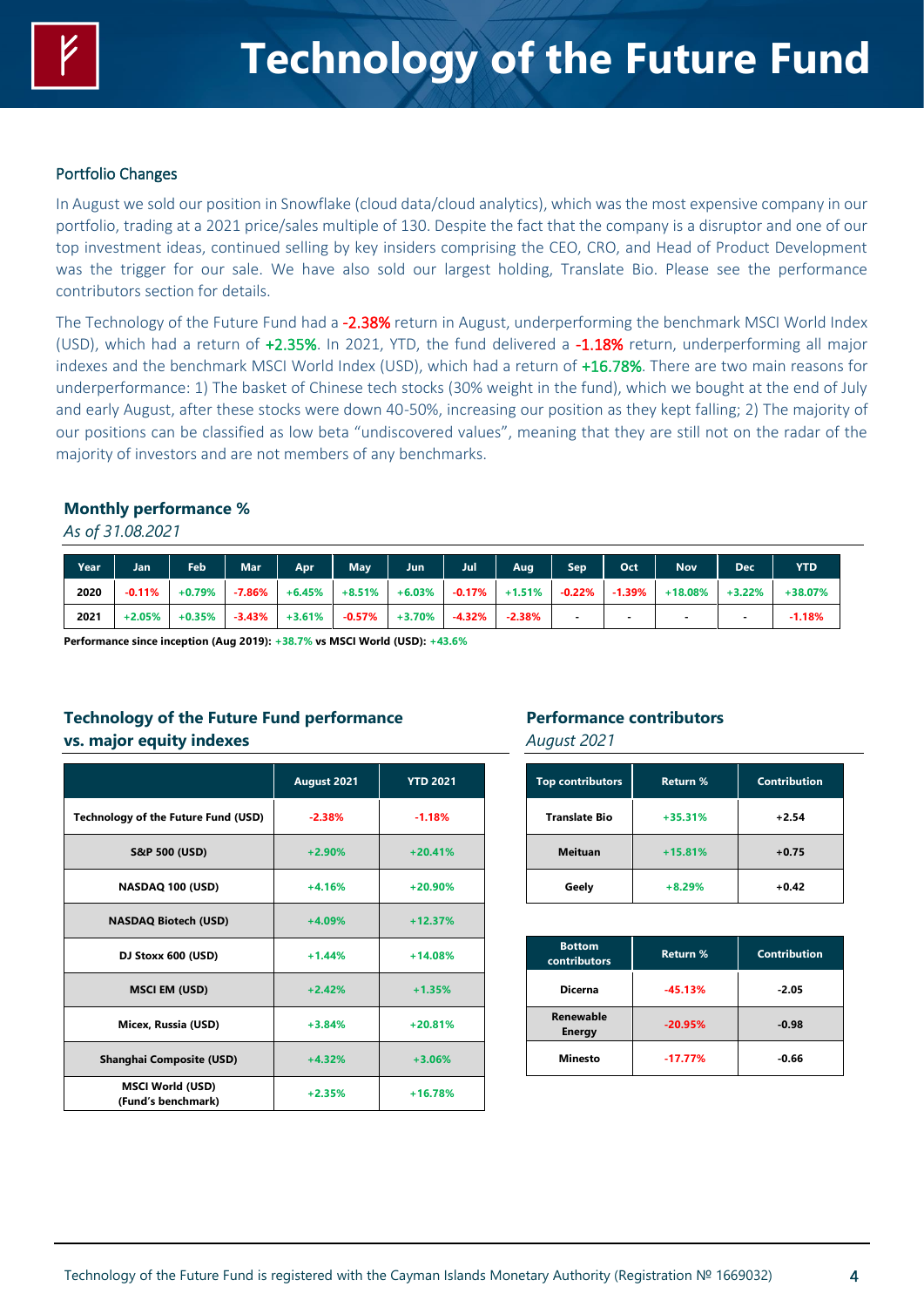## Performance Contributors, August 2021

Translate Bio (+35.31%) is a clinical-stage US biopharmaceutical company developing messenger RNA (mRNA)-based therapeutics. The shares of the company surged 30% on Aug 3 after French Biopharma giant Sanofi agreed to buy the company for \$3.2 billion. We have sold the position as in our view all the good news was priced in. Translate Bio was the largest position in the Technology of the Future Fund with a 7.4% weight. The shares of Chinese food delivery company Meituan Dianping (+15.81%) bounced back after the sell-off in late August. In parallel, pressure on the company increased on Thursday, Sept 2, as regulators set a four-month deadline to the company to "rectify" their treatment of their workers and customers. We think the company's earnings and margins will come under pressure in the short-term, but in the long term we are convinced that the government will not destroy the industry which delivers meals and groceries to doorsteps. The company beat second-quarter estimates with a 77 per cent revenue growth, despite the government's antitrust investigation and the regulatory scrutiny of the sector. The shares of Chinese car producer Geely (+8.29%) went up as the company has announced that Zeekr Intelligent Technology (Zeekr) has entered into share-purchase agreements with five high profile strategic investors – Intel Capital Corporation, CATL, Cathay Fortune Corporation (CFC), Bilibili-related investors, and Boyu Capital. Zeekr will issue a total of 126 million Pre-A preferred shares, or a 5.6% stake, for USD 500 million. This suggests a post-money valuation of the Zeekr Pre-A round at USD 9 billion, vs. Zeekr's paid-in capital of RMB 2 billion when it was set up in April 2021. Geely listco's stake in Zeekr will accordingly decline from 51% to 48% post-issuance, but Geely will still control the Zeekr Board as it remains the single-largest shareholder. US biotech company Dicerna (-45.13%) has an RNAi technology platform with a unique therapeutic structure which could give it higher potency than other RNAi technologies. The shares went down as the company released top-line data from the PHYOX2 pivotal study in PH2 (primary hyperoxaluria II), which was below market expectation. Based on this data the company has announced plans to pursue a commercialization partnership for nedosiran (key drug in pipeline) and out-license global sales of the drug. This effectively means the company will not invest in building out its own commercialization team internally and will instead refocus capital on earlier stage programs in the company's GalXC RNAi pipeline. While this is a significant development, we are convinced that investors have overreacted. The risk adjusted value of the PH program has dropped by about \$4 per share, the value of the whole program being around USD 14 per share. This compares to a USD 20 decrease in per share price of the stock. We have increased our position. The shares of US producer of renewable fuels (biodiesel and renewable diesel), Renewable Energy (-20.95%) have gone down as, in an apparent blow to the biofuel industry, the Environmental Protection Agency is expected to [recommend reducing U.S. biofuel blending mandates](https://www.reuters.com/business/energy/us-epa-recommend-lower-biofuel-blending-mandates-below-2020-levels-sources-2021-08-20/) below 2020 levels. We remain bullish on the company in the long-term as we think it is able to blend renewable diesel with existing biodiesel volumes which can improve margins, and that should bolster share prices. Our thesis has been confirmed by 2Q results, which were ahead of consensus and better than expected 3Q guidance. The shares of Swedish Greentech company Minesto (-17.77%) went down, because, as we think, there was no positive news on developments in the company's business in the company's 2Q results. We remain bullish in the long term and stay patient, as we think developments in new disruptive technologies come with time.

## Portfolio Structure

As there are more signs that the global economy is heading towards another major downturn in 2H2021 we maintain our defensive bias in the portfolio. We continue to move forward with caution as one thing is clear to us  $-$  volatility will remain high. At the same time, we use opportunities as they appear. We have sold all our goldmining stocks in the portfolio (which was a hedge of the portfolio against volatility) and bought a basket of deeply discounted Chinese tech stocks, which has 30%+ weight in the portfolio today. We keep an above average amount of cash as going forward we are confident that the rising volatility and coming weakness of the markets in 2H 2021 will offer the opportunity to reload the portfolio with quality stocks.